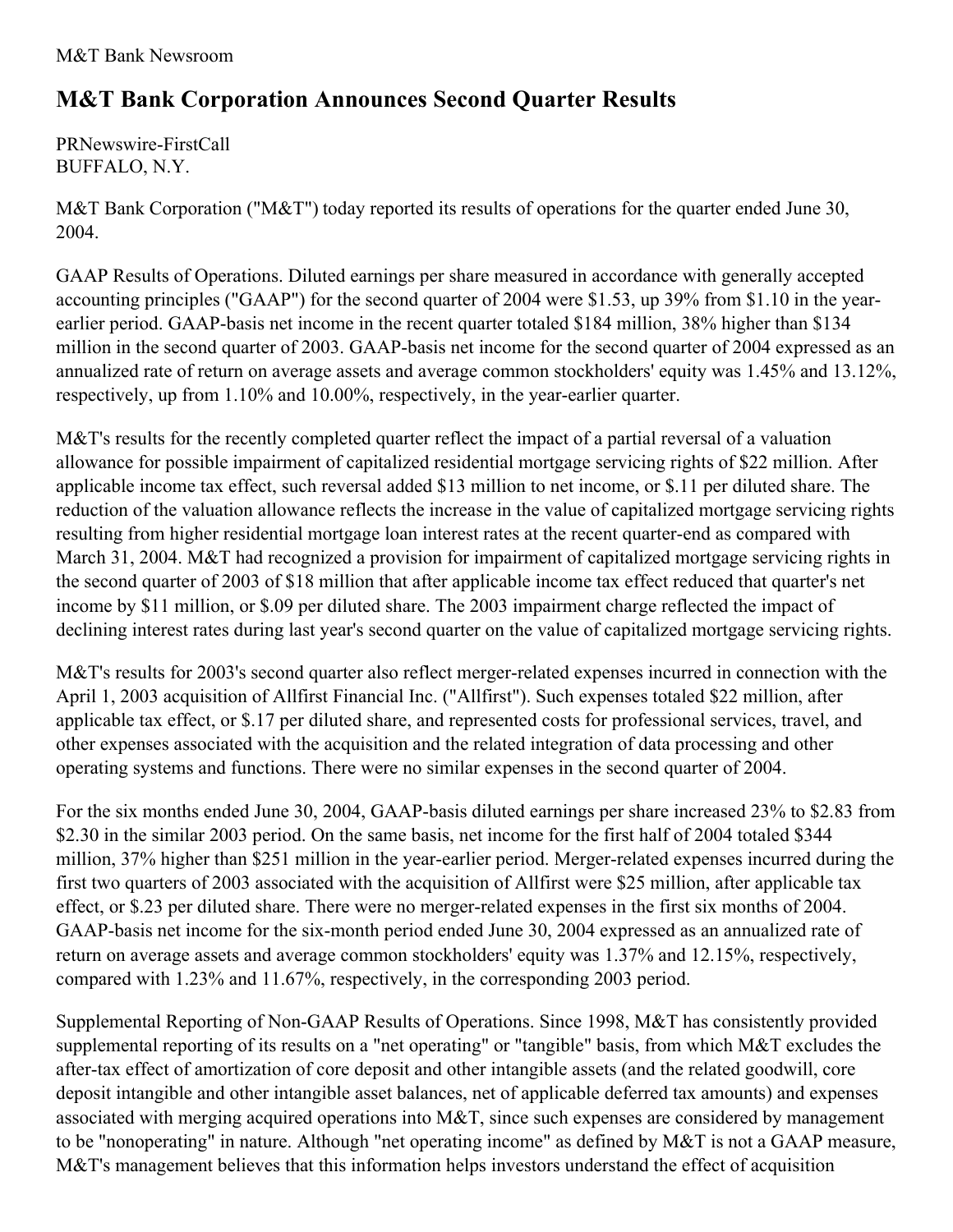activity in reported results. Amortization of core deposit and other intangible assets, after tax effect, was \$12 million (\$.10 per diluted share) in the recent quarter, compared with \$14 million (\$.11 per diluted share) in the year-earlier quarter. Similar after tax effect amortization charges for the six months ended June 30, 2004 and 2003 were \$25 million (\$.20 per diluted share) and \$21 million (\$.20 per diluted share), respectively.

Diluted net operating earnings per share, which exclude the impact of amortization of core deposit and other intangible assets and merger-related expenses, were \$1.63 in the second quarter of 2004, 18% higher than \$1.38 in the corresponding quarter of 2003. Net operating income during the recent quarter was \$196 million, up 16% from \$169 million in the year-earlier quarter. Expressed as an annualized rate of return on average tangible assets and average tangible stockholders' equity, net operating income was 1.64% and 30.12%, respectively, in 2004's second quarter, improved from 1.48% and 29.89% in the second quarter of 2003.

For the six-month period ended June 30, 2004, diluted net operating earnings per share were \$3.03, up 11% from \$2.73 in the corresponding 2003 period. Net operating income for the first half of 2004 rose 24% to \$369 million from \$297 million in the corresponding 2003 period. For the first six months of 2004, net operating income expressed as an annualized rate of return on average tangible assets and average tangible equity was 1.56% and 27.95%, respectively, compared with 1.54% and 27.39% in the similar 2003 period.

Reconciliation of GAAP and Non-GAAP Results of Operations. A reconciliation of diluted earnings per share and net income with diluted net operating earnings per share and net operating income follows:

|                                                                                            |   | Three months ended Six months ended |               |     | June 30 June 30<br>2004 2003 2004 2003 |         |               |     |
|--------------------------------------------------------------------------------------------|---|-------------------------------------|---------------|-----|----------------------------------------|---------|---------------|-----|
|                                                                                            |   |                                     |               |     |                                        |         |               |     |
|                                                                                            |   |                                     |               |     | (in thousands, except per share)       |         |               |     |
| Diluted earnings per share $\qquad$ \$ 1.53 1.10 2.83 2.30<br>Amortization of core deposit |   |                                     |               |     |                                        |         |               |     |
| and other intangible assets (1)                                                            |   |                                     | $.10$ $.11$   |     |                                        |         | $.20$ $.20$   |     |
| Merger-related expenses $(1)$                                                              |   |                                     |               | .17 |                                        |         |               | .23 |
| Diluted net operating earnings                                                             | S |                                     | $1.63$ $1.38$ |     |                                        |         | $3.03$ $2.73$ |     |
| per share                                                                                  |   |                                     |               |     |                                        | ======= |               |     |
| Net income<br>Amortization of core deposit                                                 |   | \$184,385 134,040 343,875 250,578   |               |     |                                        |         |               |     |
| and other intangible assets (1) 11,773 13,883 24,706 20,977                                |   |                                     |               |     |                                        |         |               |     |
| Merger-related expenses (1)                                                                |   |                                     | $-21,513$     |     |                                        |         | $-25,112$     |     |
|                                                                                            |   |                                     |               |     |                                        |         |               |     |
| Net operating income                                                                       |   | \$196,158 169,436 368,581 296,667   | =======       |     | =======                                |         |               |     |

(1) After any related tax effect

Reconciliation of Total Assets and Equity to Tangible Assets and Equity.

A reconciliation of average assets and equity with average tangible assets and average tangible equity follows: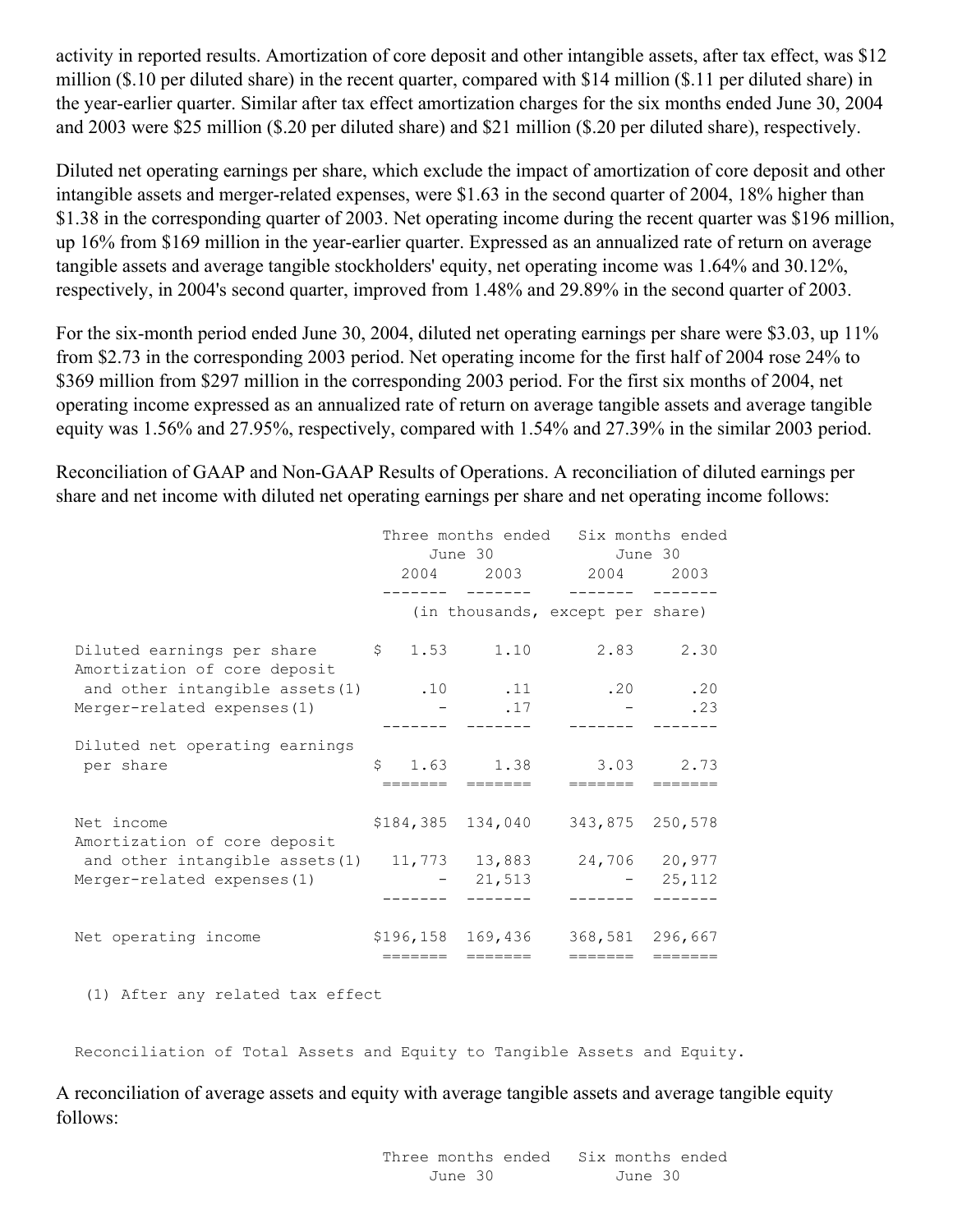|                                                      |         |               | 2004 2003 2004 2003                                                                |  |
|------------------------------------------------------|---------|---------------|------------------------------------------------------------------------------------|--|
|                                                      |         | (in millions) |                                                                                    |  |
| Average assets<br>Goodwill<br>Core deposit and other |         |               | \$51,251 49,010 50,583 41,062<br>$(2, 904)$ $(2, 893)$ $(2, 904)$ $(2, 000)$       |  |
| intangible assets<br>Deferred taxes                  |         |               | $(210)$ $(295)$ $(220)$ $(204)$                                                    |  |
| Average tangible assets                              |         |               | \$48,137 45,822 47,459 38,858                                                      |  |
| Average equity<br>Goodwill<br>Core deposit and other |         |               | $$5,654$ $$5,377$ $$5,693$ $$4,328$<br>$(2, 904)$ $(2, 893)$ $(2, 904)$ $(2, 000)$ |  |
| intangible assets<br>Deferred taxes                  |         |               | $(210)$ $(295)$ $(220)$ $(204)$<br>79 85 83 61                                     |  |
| Average tangible equity                              | ======= | =======       | $$2,619$ $2,274$ $2,652$ $2,185$<br>=======                                        |  |

Taxable-equivalent Net Interest Income. As a result of growth in average earning assets, taxable-equivalent net interest income increased to \$438 million in the second quarter of 2004 from \$435 million in the yearearlier quarter. Average earning assets totaled \$44.9 billion in the recent quarter, compared with \$42.4 billion in the second quarter of 2003. Largely offsetting the favorable impact of higher earning assets was a narrowing of M&T's net interest margin, or taxable-equivalent net interest income expressed as an annualized percentage of average earning assets, to 3.92% in 2004's second quarter from 4.12% in the year-earlier period. The primary factor for such decline was a lower interest rate environment which resulted in the yields on earning assets decreasing more than the rates paid on interest-bearing liabilities.

Provision for Credit Losses/Asset Quality. The provision for credit losses totaled \$30 million in the second quarter of 2004, compared with \$36 million a year earlier. Net charge-offs of loans during the recent quarter were \$21 million, compared with \$23 million in the year-earlier period. Expressed as an annualized percentage of average loans outstanding, net charge-offs were .23% in 2004's second quarter, compared with .26% in the corresponding 2003 period. Loans classified as nonperforming totaled \$190 million, or .51% of total loans at June 30, 2004, down significantly from \$319 million or .86% at June 30, 2003. The substantial decrease in nonperforming loans at the recent quarter-end as compared with a year earlier was largely the result of several large commercial loans that are no longer in M&T's loan portfolio due to a combination of sales, payoffs or charge-offs, including a net reduction of nonperforming loans associated with the former Allfirst franchise totaling \$78 million. Loans past due 90 days or more and accruing interest were \$135 million at the recent quarter-end, compared with \$170 million a year earlier. Included in these loans at June 30, 2004 and 2003 were \$112 million and \$136 million, respectively, of loans guaranteed by governmentrelated entities. Nonperforming loans and loans past due 90 days or more and accruing interest included loans obtained in the Allfirst transaction of \$31 million and \$19 million, respectively, at June 30, 2004 and \$109 million and \$33 million, respectively, at June 30, 2003. Assets taken in foreclosure of defaulted loans were \$19 million at June 30, 2004, compared with \$23 million a year earlier.

Allowance for Credit Losses. The allowance for credit losses totaled \$625 million, or 1.66% of total loans, at June 30, 2004, compared with \$604 million, or 1.63%, a year earlier. The ratio of M&T's allowance for credit losses to nonperforming loans was 328% and 189% at June 30, 2004 and 2003, respectively.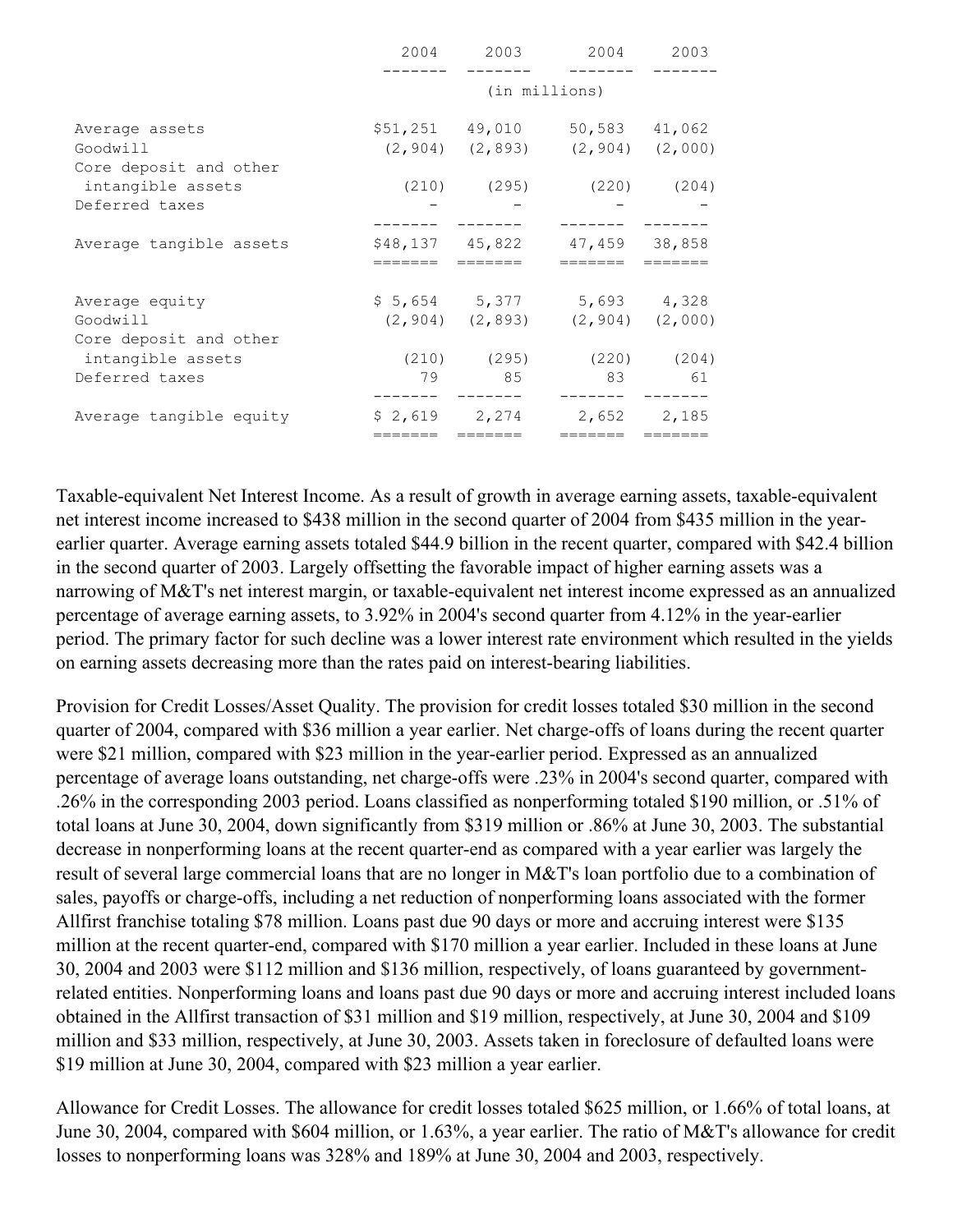Noninterest Income and Expense. Noninterest income in the recent quarter totaled \$232 million, compared with \$233 million in the year-earlier quarter. Increases in deposit account service charges, letter of credit and other credit-related fees, and other revenues were offset by a \$14 million decline in mortgage banking revenues. Such decline reflected lower loan origination and sales volumes and the impact of adopting recently issued accounting guidance provided by the Securities and Exchange Commission ("SEC") in SEC Staff Accounting Bulletin ("SAB") No. 105, "Application of Accounting Principles to Loan Commitments." SAB No. 105 addresses the accounting for loans held for sale and loan commitments accounted for as derivative instruments. M&T adopted the SEC guidance effective April 1, 2004 and although such adoption had no economic impact on M&T, it resulted in a \$6 million accounting deferral of mortgage banking revenues from the second quarter to the third quarter of 2004. This accounting deferral reflects a delay in the timing of revenue recognition for servicing and certain other cash flows associated with the underlying loans to the time of loan sale. Neither the amount or timing of receipt of such cash flows nor the economic value of the loans and commitments have changed as a result of this accounting guidance.

Noninterest expense in the second quarter of 2004 totaled \$357 million, 17% lower than \$431 million in 2003's second quarter. Included in such amounts are expenses considered to be nonoperating in nature consisting of amortization of core deposit and other intangible assets of \$19 million in 2004 and \$23 million in 2003, and merger-related expenses of \$33 million in 2003. There were no merger-related expenses in 2004. Exclusive of these nonoperating expenses, noninterest operating expenses were \$338 million in the recent quarter, down from \$375 million in the second quarter of 2003. The most significant contributor to the lower nonoperating expenses in 2004 was the \$22 million partial reversal of the valuation allowance for the impairment of capitalized mortgage servicing rights recorded during the recently completed quarter. As already noted, the partial reversal of the valuation allowance reflects the increase in the value of capitalized mortgage servicing rights resulting from higher residential mortgage loan interest rates at June 30, 2004 as compared with a quarter earlier. An \$18 million provision for the impairment of capitalized mortgage servicing rights was recorded during the second quarter of 2003, largely the result of the low interest rate environment that existed at the end of that quarter. Capitalized residential mortgage servicing rights, net of impairment valuation allowance, are included in "other assets" in M&T's consolidated balance sheet and totaled \$140 million and \$92 million at June 30, 2004 and 2003, respectively.

The efficiency ratio, or noninterest operating expenses divided by the sum of taxable-equivalent net interest income and noninterest income (exclusive of gains and losses from sales of bank investment securities), measures the relationship of operating expenses to revenues. M&T's efficiency ratio was 50.4% in the second quarter of 2004, improved from 56.2% in the year-earlier period.

Commenting on M&T's financial performance during the recent quarter, Michael P. Pinto, Executive Vice President and Chief Financial Officer, said, "M&T's second quarter results reflect continued strong credit quality. During the period, several large nonperforming commercial credits were worked out, resulting in a significant reduction in M&T's nonperforming loans. We continue to be encouraged by growth in our loan portfolios. Furthermore, although residential mortgage banking revenues decreased significantly from 2003's second quarter, the expected reversal of \$22 million of the valuation allowance for the impairment of capitalized mortgage servicing rights more than offset that decline." Looking forward to the remainder of 2004, Mr. Pinto commented, "Subject to the impact of future economic and political conditions, at this time we expect that M&T's full-year GAAP-basis diluted earnings per share for 2004 will be consistent with our previously announced estimate."

Balance Sheet. M&T had total assets of \$52.1 billion at June 30, 2004, up from \$50.4 billion at June 30, 2003. Loans and leases, net of unearned discount, aggregated \$37.5 billion at the recent quarter-end,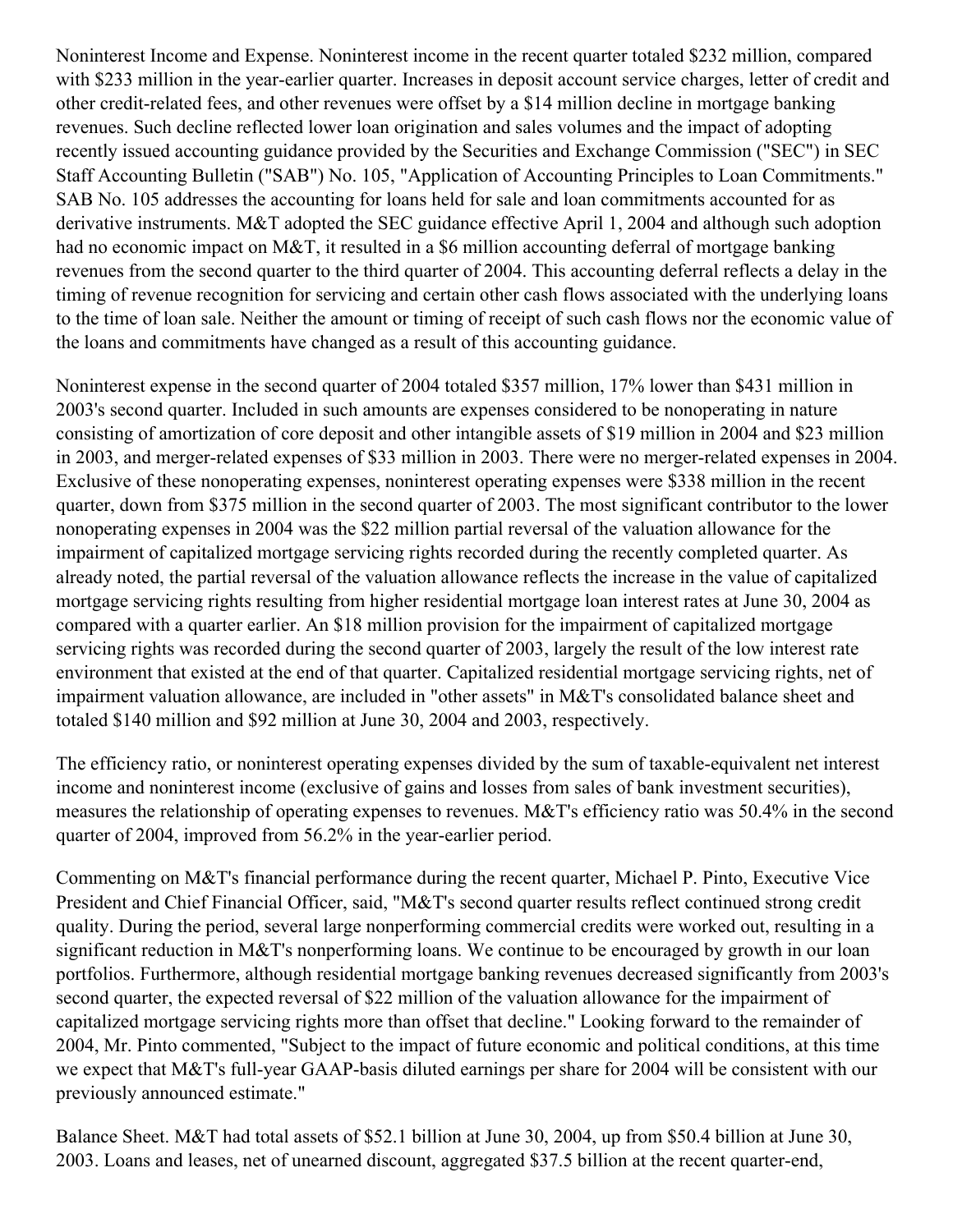compared with \$37.0 billion a year earlier. Deposits were \$35.0 billion at June 30, 2004, up from \$32.5 billion at June 30, 2003. Total stockholders' equity was \$5.7 billion at June 30, 2004, representing 10.86% of total assets, compared with \$5.4 billion or 10.78% a year earlier. Common stockholders' equity per share was \$48.21 and \$45.46 at June 30, 2004 and 2003, respectively. Tangible equity per common share was \$22.40 at June 30, 2004, compared with \$19.47 at June 30, 2003. In the calculation of tangible equity per common share, stockholders' equity is reduced by the carrying values of goodwill and core deposit and other intangible assets, net of applicable deferred tax balances, which aggregated \$3.0 billion and \$3.1 billion at June 30, 2004 and 2003, respectively.

In February 2004, M&T announced that it had been authorized by its Board of Directors to purchase up to 5,000,000 shares of its common stock. During the recent quarter, 1,848,900 shares of common stock were repurchased by M&T pursuant to such plan at an average cost per share of \$87.19. During the first half of 2004, M&T had repurchased 3,616,800 shares of its common stock at an average cost of \$89.41 per share, including 1,367,900 shares repurchased under a November 2001 authorization that was completed during 2004's initial quarter.

Conference Call. Investors will have an opportunity to listen to M&T's conference call to discuss second quarter financial results at 9:00 a.m. Eastern Daylight Saving Time today, July 12, 2004. Those wishing to participate in the call may dial 877-780-2276. International participants, using any applicable international calling codes, may dial 973-582-2700. The conference call will be webcast live on M&T's website at <http://ir.mandtbank.com/conference.cfm>. A replay of the call will be available until July 13, 2004 by calling 877-519-4471, code 4889769 and 973-341-3080 for international participants. The event will also be archived and available by noon today on M&T's website at <http://ir.mandtbank.com/conference.cfm>.

Forward-Looking Statements. This news release contains forward-looking statements that are based on current expectations, estimates and projections about M&T's business, management's beliefs and assumptions made by management. These statements are not guarantees of future performance and involve certain risks, uncertainties and assumptions ("Future Factors") which are difficult to predict. Therefore, actual outcomes and results may differ materially from what is expressed or forecasted in such forward-looking statements.

Future Factors include changes in interest rates, spreads on earning assets and interest-bearing liabilities, and interest rate sensitivity; credit losses; sources of liquidity; common shares outstanding; common stock price volatility; fair value of and number of stock options to be issued in future periods; legislation affecting the financial services industry as a whole, and M&T and its subsidiaries individually or collectively; regulatory supervision and oversight, including required capital levels; increasing price and product/service competition by competitors, including new entrants; rapid technological developments and changes; the ability to continue to introduce competitive new products and services on a timely, cost-effective basis; the mix of products/services; containing costs and expenses; governmental and public policy changes, including environmental regulations; protection and validity of intellectual property rights; reliance on large customers; technological, implementation and cost/financial risks in large, multi-year contracts; the outcome of pending and future litigation and governmental proceedings; continued availability of financing; financial resources in the amounts, at the times and on the terms required to support M&T and its subsidiaries' future businesses; and material differences in the actual financial results of merger and acquisition activities compared with M&T's initial expectations, including the full realization of anticipated cost savings and revenue enhancements.

These are representative of the Future Factors that could affect the outcome of the forward-looking statements. In addition, such statements could be affected by general industry and market conditions and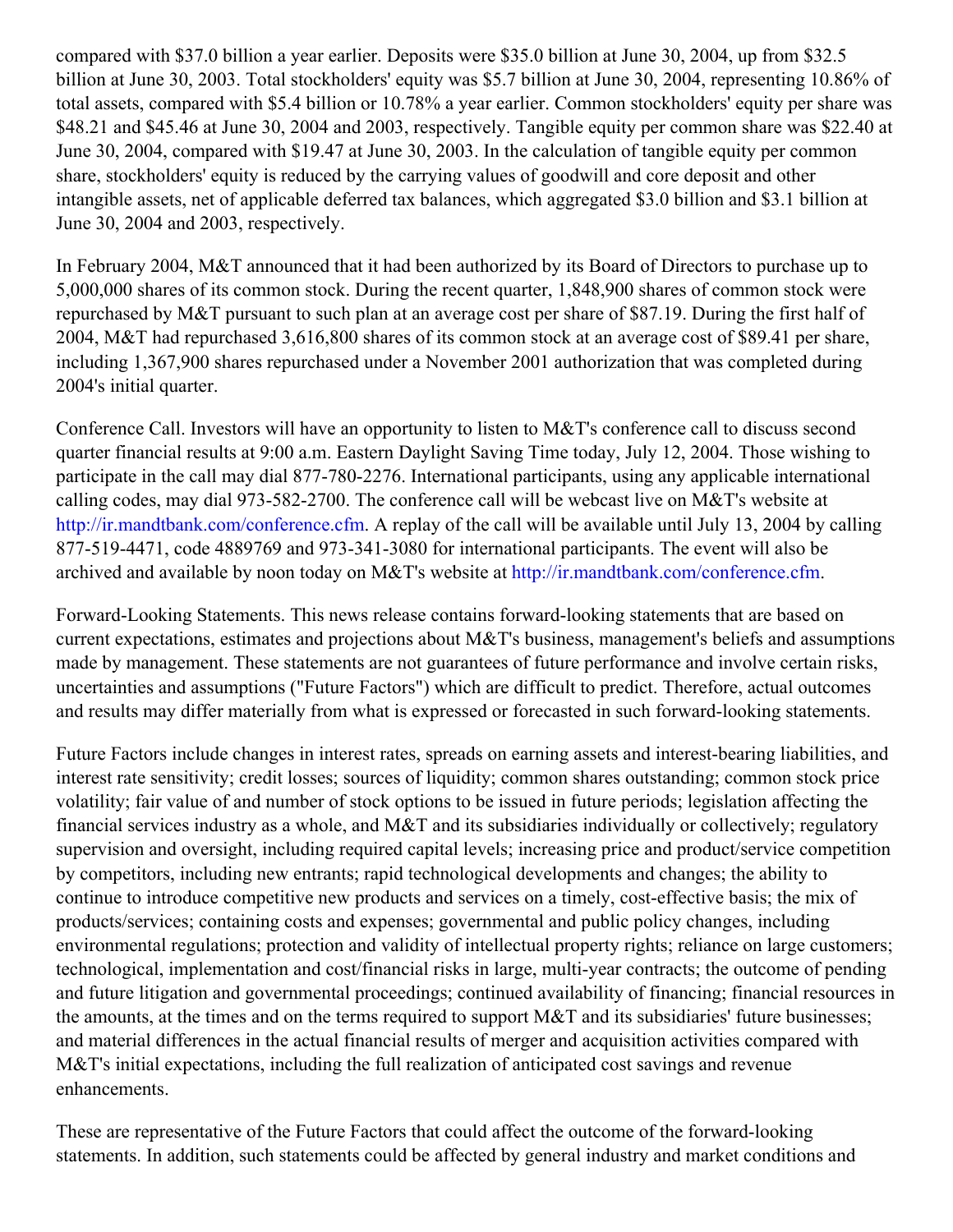growth rates, general economic and political conditions, including interest rate and currency exchange rate fluctuations, and other Future Factors.

| M&T BANK CORPORATION<br>Financial Highlights                                    |        |                        |     |                                                                         |               |      |
|---------------------------------------------------------------------------------|--------|------------------------|-----|-------------------------------------------------------------------------|---------------|------|
| Amounts in thousands,                                                           |        | June 30                |     | Three months ended Six months ended<br>June 30<br>. _ _ _ _ _ _ _ _ _ _ |               |      |
|                                                                                 |        | $- - - - - - -$        |     |                                                                         |               |      |
| Performance                                                                     |        |                        |     |                                                                         |               |      |
| Net income                                                                      |        |                        |     | \$184,385 134,040 38% \$343,875 250,578 37%                             |               |      |
| Per common share:                                                               |        |                        |     |                                                                         |               |      |
| Basic earnings                                                                  |        |                        |     | $$1.56$ $1.12$ $39\%$ $$2.89$ $2.36$ $22\%$                             |               |      |
| Diluted earnings 1.53 1.10 39 2.83 2.30 23<br>Cash dividends                    |        |                        |     | $$ 40$ $$30$ $$33$ $$ 80$ $$60$                                         |               | 33   |
|                                                                                 |        |                        |     |                                                                         |               |      |
| Common shares<br>outstanding:                                                   |        |                        |     |                                                                         |               |      |
| Average -<br>diluted (1)                                                        |        |                        |     | 120,655 122,366 -1% 121,486 108,789 12%                                 |               |      |
| Period end (2)                                                                  |        | $117,324$ $119,519$ -2 |     | 117,324 119,519                                                         |               | $-2$ |
|                                                                                 |        |                        |     |                                                                         |               |      |
| Return on (annualized):                                                         |        |                        |     |                                                                         |               |      |
| Average total assets 1.45% 1.10%                                                |        |                        |     |                                                                         | 1.37% 1.23%   |      |
| Average common                                                                  |        |                        |     |                                                                         |               |      |
| stockholders' equity 13.12% 10.00%                                              |        |                        |     |                                                                         | 12.15% 11.67% |      |
|                                                                                 |        |                        |     |                                                                         |               |      |
| Taxable-equivalent                                                              |        |                        |     |                                                                         |               |      |
| net interest income \$438,285 435,198 1% \$861,818 754,788                      |        |                        |     |                                                                         |               | 14%  |
|                                                                                 |        |                        |     |                                                                         |               |      |
| Yield on average                                                                |        |                        |     |                                                                         |               |      |
| earning assets 5.06% 5.50%                                                      |        |                        |     | 5.08%                                                                   | 5.68%         |      |
| Cost of interest-                                                               |        |                        |     |                                                                         |               |      |
| bearing liabilities 1.39%                                                       |        | 1.65%                  |     | 1.41%                                                                   | 1.75%         |      |
| Net interest spread 3.67% 3.85%                                                 |        |                        |     | 3.67%                                                                   | 3.93%         |      |
| Contribution of                                                                 |        |                        |     |                                                                         |               |      |
| interest-free funds                                                             | .25%   | .27%                   |     | .25%                                                                    | .27%          |      |
| Net interest margin                                                             | 3.92%  | 4.12%                  |     | 3.92%                                                                   | 4.20%         |      |
|                                                                                 |        |                        |     |                                                                         |               |      |
| Net charge-offs to                                                              |        |                        |     |                                                                         |               |      |
| average total net                                                               |        |                        |     |                                                                         |               |      |
| loans (annualized)                                                              | .23%   | .26%                   |     | .22%                                                                    | .31%          |      |
| Net operating results (3)                                                       |        |                        |     |                                                                         |               |      |
| Net operating income \$196,158 169,436<br>Diluted net operating<br>earnings per |        |                        | 16% | 368,581 296,667                                                         |               | 24%  |
| common share                                                                    | 1.63   | 1.38                   | 18  | 3.03                                                                    | 2.73          | 11   |
| Return on (annualized):                                                         |        |                        |     |                                                                         |               |      |
| Average tangible assets                                                         | 1.64%  | 1.48%                  |     | 1.56%                                                                   | 1.54%         |      |
| Average tangible                                                                |        |                        |     |                                                                         |               |      |
| common equity                                                                   | 30.12% | 29.89%                 |     | 27.95%                                                                  | 27.39%        |      |
| Efficiency ratio                                                                | 50.39% | 56.20%                 |     | 53.55%                                                                  | 53.62%        |      |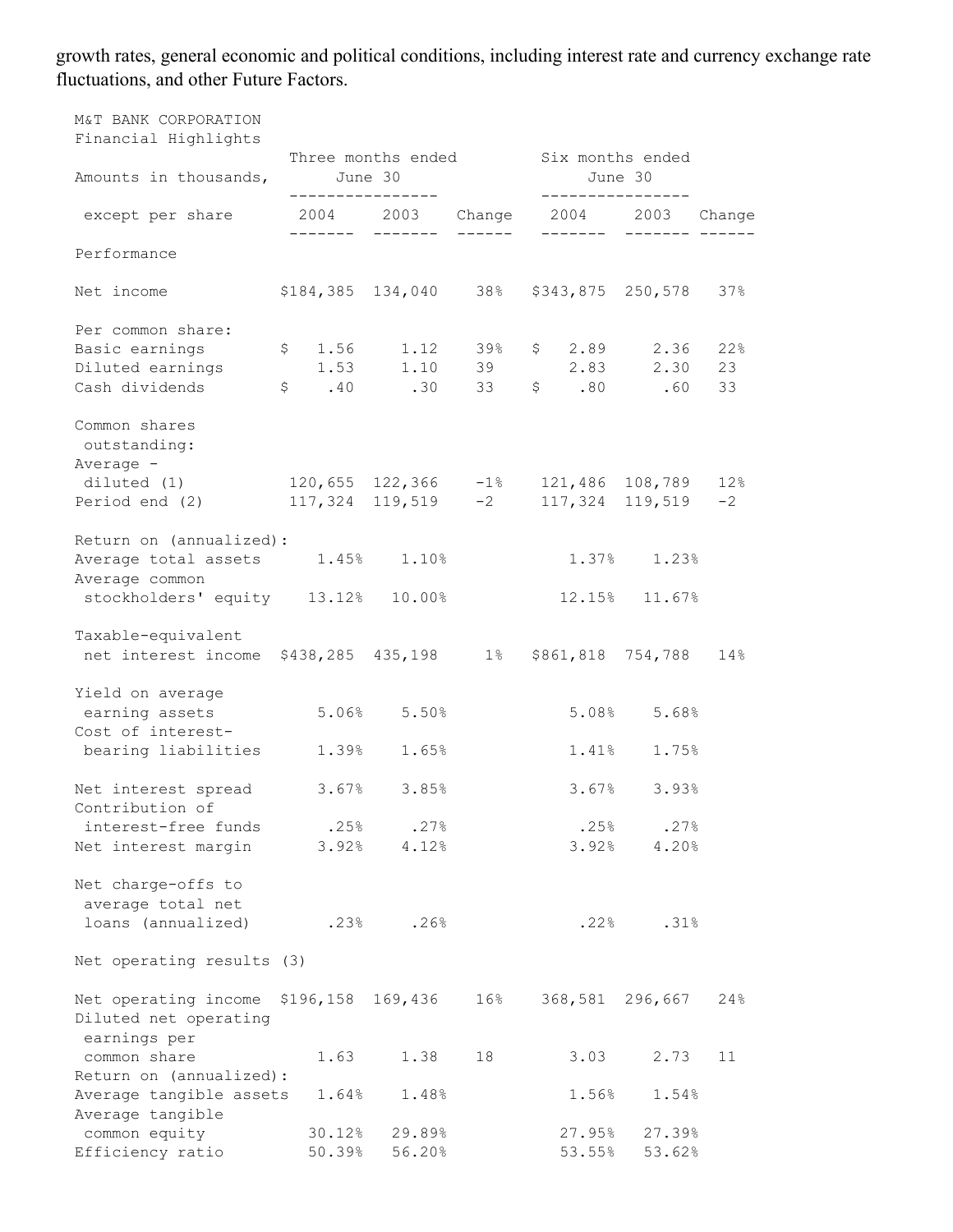|                                                                                      | At June 30        |                   |         |
|--------------------------------------------------------------------------------------|-------------------|-------------------|---------|
| Loan quality                                                                         |                   | 2004 2003         | Change  |
| Nonaccrual loans<br>Renegotiated loans                                               | \$181,974 311,881 | 8,163 6,985 17    | $-42%$  |
| Total nonperforming<br>loans                                                         | \$190,137 318,866 |                   | $-40\%$ |
| Accruing loans past<br>due 90 days or more \$134,757 169,753 -21%                    |                   |                   |         |
| Nonperforming loans<br>to total net loans<br>Allowance for credit<br>losses to total | .51%              | .86%              |         |
| net loans                                                                            |                   | $1.66\%$ $1.63\%$ |         |

(1) Includes common stock equivalents.

(2) Includes common stock issuable under deferred compensation plans.

(3) Excludes merger-related expenses and amortization and balances related to goodwill and core deposit and other intangible assets which, except in the calculation of the efficiency ratio, are net of applicable income tax effects. A reconciliation of net income and net operating income is included herein.

M&T BANK CORPORATION Condensed Consolidated Statement of Income

|                                                                                                                        | June 30                                         |  | Three months ended Six months ended<br>June 30  |      |  |
|------------------------------------------------------------------------------------------------------------------------|-------------------------------------------------|--|-------------------------------------------------|------|--|
| Dollars in thousands                                                                                                   |                                                 |  | 2004 2003 Change 2004 2003 Change               |      |  |
| Interest income \$560,601 576,396 -3% \$1,106,733 1,011,955 9%<br>Interest expense 126,805 145,506 -13 253,634 265,098 |                                                 |  |                                                 | $-4$ |  |
| Net interest income 433,796 430,890 1 853,099 746,857                                                                  |                                                 |  |                                                 | 14   |  |
| Provision for<br>credit losses                                                                                         | $30,000$ $36,000$ $-17$ $50,000$ $69,000$ $-28$ |  |                                                 |      |  |
| Net interest income<br>after provision<br>for credit losses  403,796  394,890  2  803,099  677,857                     |                                                 |  |                                                 | 18   |  |
| Other income<br>Mortgage banking<br>revenues                                                                           |                                                 |  | $30,134$ $43,915$ $-31$ $58,392$ $78,379$ $-26$ |      |  |
| Service charges on<br>deposit accounts  91,104  85,882  6  179,429  129,231  39<br>Trust income                        |                                                 |  | 34,576 33,640 3 68,162 47,839                   | 42   |  |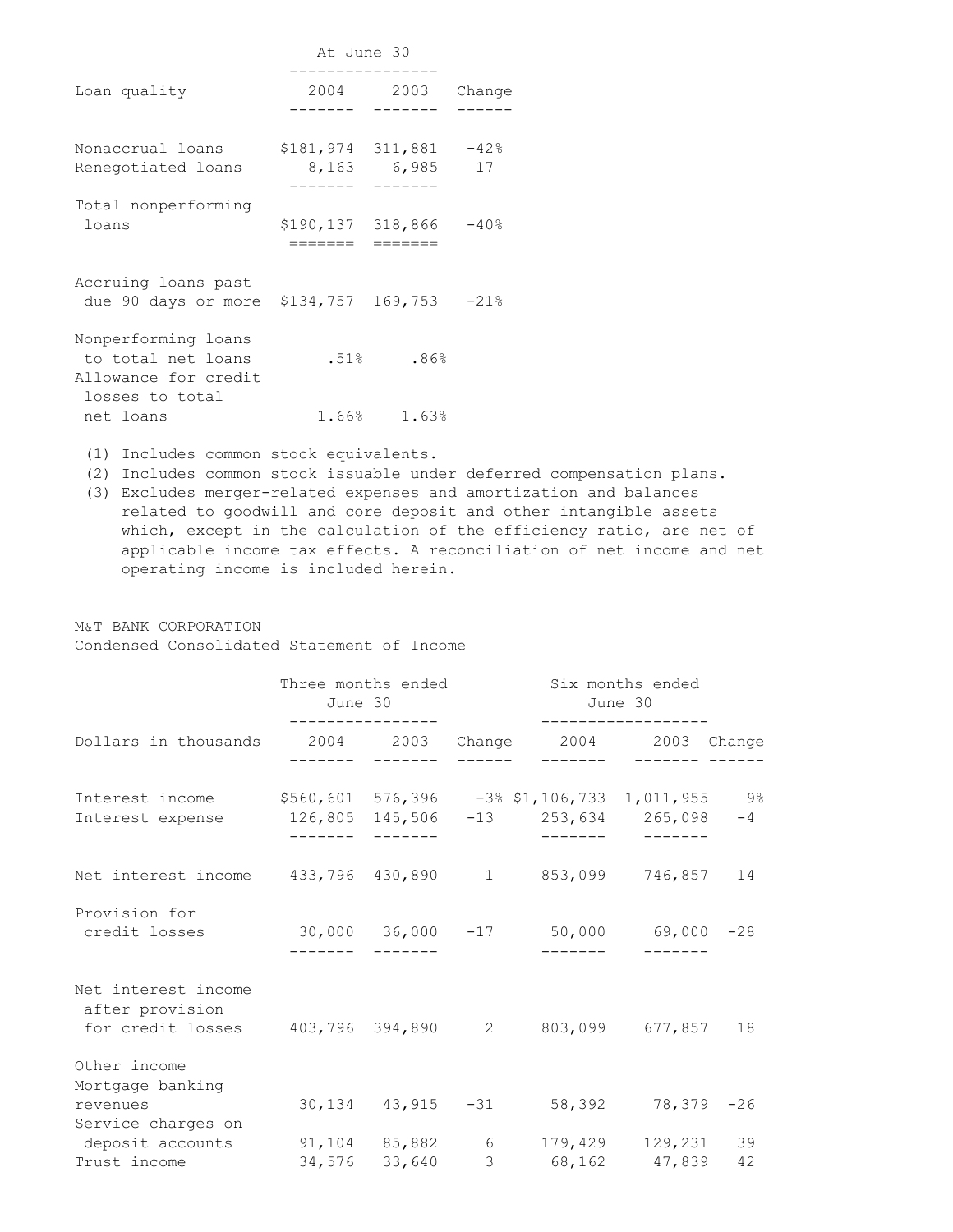| Brokerage services                     |           |                                                                                         |       |                                    |                 |                          |
|----------------------------------------|-----------|-----------------------------------------------------------------------------------------|-------|------------------------------------|-----------------|--------------------------|
| income                                 |           | 13,245 14,361                                                                           | $-8$  |                                    | 27,098 24,409   | 11                       |
| Trading account and                    |           |                                                                                         |       |                                    |                 |                          |
| foreign exchange gains 3,844 5,689 -32 |           |                                                                                         |       | 8,967 6,330                        |                 | 42                       |
| Gain on sales of bank                  |           |                                                                                         |       |                                    |                 |                          |
| investment securities                  |           | 250                                                                                     | $ \,$ | 2,512                              | 483             | $\overline{\phantom{m}}$ |
| Other revenues from                    |           |                                                                                         |       |                                    |                 |                          |
| operations                             |           | 59,431 49,160 21                                                                        |       |                                    | 115,925 79,073  | 47                       |
|                                        |           |                                                                                         |       |                                    |                 |                          |
| Total other income 232,334 232,897 -   |           |                                                                                         |       | 460,485                            | 365,744         | 26                       |
| Other expense                          |           |                                                                                         |       |                                    |                 |                          |
| Salaries and employee                  |           |                                                                                         |       |                                    |                 |                          |
| benefits                               |           |                                                                                         |       | $202,647$ $205,481$ $-1$ $403,397$ | 329,555         | 22                       |
| Equipment and net                      |           |                                                                                         |       |                                    |                 |                          |
| occupancy                              |           | 44,811 47,896                                                                           |       | $-6$ 92, 183 75, 047               |                 | 23                       |
| Printing, postage                      |           |                                                                                         |       |                                    |                 |                          |
| and supplies                           |           | 8,494 10,926                                                                            | $-22$ | 18,386                             | 17,939          | $\overline{2}$           |
| Amortization of core                   |           |                                                                                         |       |                                    |                 |                          |
| deposit and other                      |           |                                                                                         |       |                                    |                 |                          |
| intangible assets                      |           | $19,250$ $22,671$ $-15$                                                                 |       | 40,398                             | 34,269          | 18                       |
| Other costs of                         |           |                                                                                         |       |                                    |                 |                          |
| operations                             |           | 82,005 144,173                                                                          | $-43$ | 192,810                            | 216,615         | $-11$                    |
|                                        | --------  | $- - - - - - -$                                                                         |       | --------                           | $- - - - - - -$ |                          |
| Total other expense                    |           | 357,207 431,147                                                                         | $-17$ | 747,174                            | 673,425         | 11                       |
| Income before income                   |           |                                                                                         |       |                                    |                 |                          |
| taxes                                  |           | 278,923 196,640                                                                         | 42    | 516,410                            | 370,176         | 40                       |
|                                        |           |                                                                                         |       |                                    |                 |                          |
| Applicable income taxes 94,538 62,600  |           |                                                                                         | 51    | 172,535                            | 119,598         | 44                       |
|                                        |           | -------                                                                                 |       | --------                           | -------         |                          |
| Net income                             | \$184,385 | 134,040                                                                                 | 38%   | \$343,875                          | 250,578         | 37%                      |
|                                        | =======   | ________                                                                                |       | =======                            |                 |                          |
| Summary of merger-related              |           |                                                                                         |       |                                    |                 |                          |
| expenses included above:               |           |                                                                                         |       |                                    |                 |                          |
| Salaries and employee                  |           |                                                                                         |       |                                    |                 |                          |
| benefits                               | $S -$     | 3,553                                                                                   |       | $S -$                              | 3,838           |                          |
| Equipment and                          |           |                                                                                         |       |                                    |                 |                          |
| net occupancy                          |           | 800                                                                                     |       |                                    | 896             |                          |
| Printing, postage and                  |           |                                                                                         |       |                                    |                 |                          |
| supplies                               |           | 2,319                                                                                   |       |                                    | 2,361           |                          |
| Other costs                            |           |                                                                                         |       |                                    |                 |                          |
| of operations                          |           | 26,486                                                                                  |       |                                    | 31,508          |                          |
|                                        |           |                                                                                         |       |                                    |                 |                          |
| Total merger-related                   |           |                                                                                         |       |                                    |                 |                          |
| expenses                               | $$-$      | 33,158                                                                                  |       | $S -$                              | 38,603          |                          |
|                                        | =======   | $\qquad \qquad \displaystyle =\qquad \qquad \qquad \displaystyle =\qquad \qquad \qquad$ |       | =======                            | =======         |                          |

M&T BANK CORPORATION Condensed Consolidated Balance Sheet

|                      | June 30 |      |        |
|----------------------|---------|------|--------|
|                      |         |      |        |
| Dollars in thousands | 2004    | 2003 | Change |
|                      |         |      |        |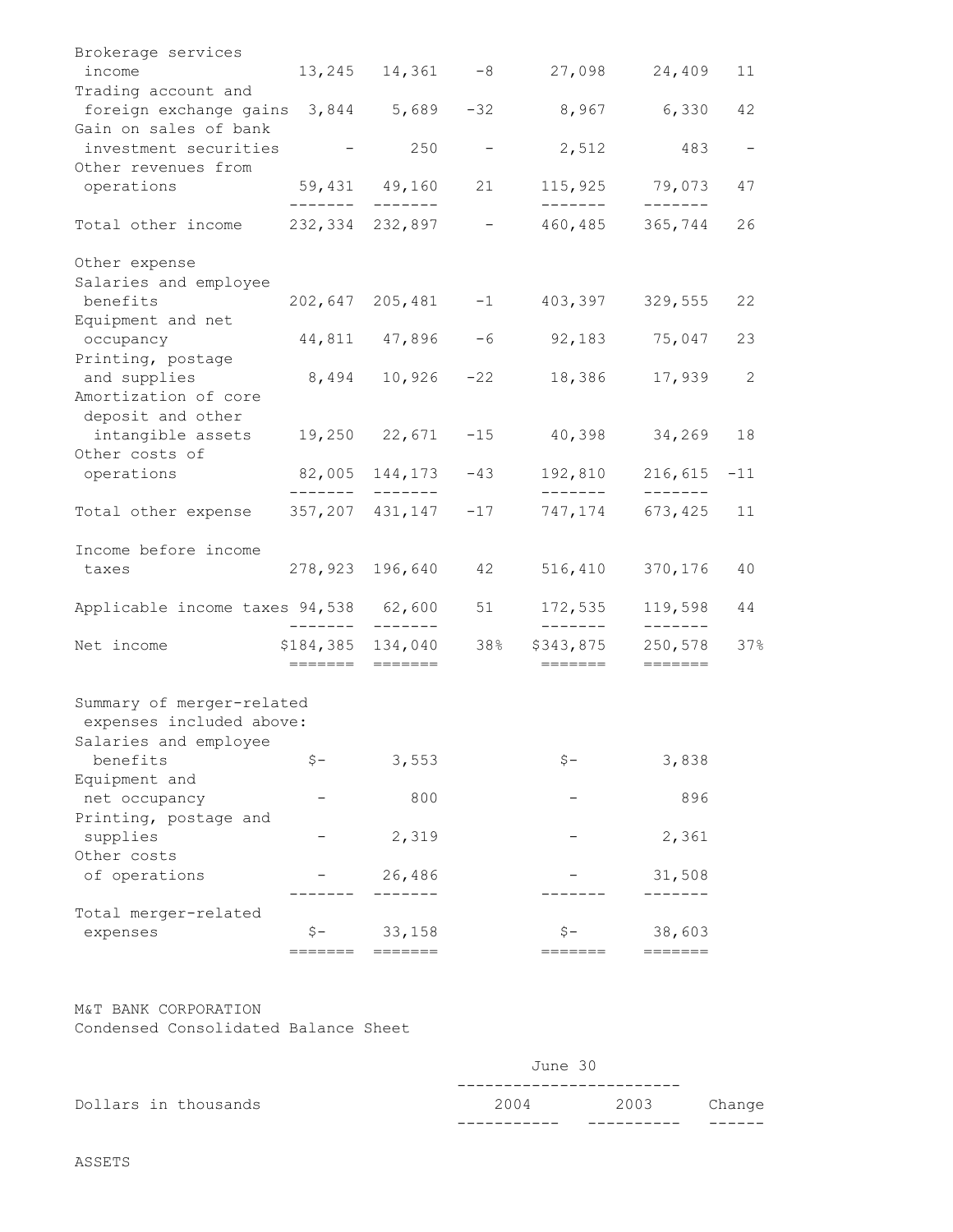| Cash and due from banks                                                            |                                     | $$1,697,173$ $2,565,621$                                                                                                                                                                                                                                                                                                                                                                                                                                                                                                                                   | $-34%$         |
|------------------------------------------------------------------------------------|-------------------------------------|------------------------------------------------------------------------------------------------------------------------------------------------------------------------------------------------------------------------------------------------------------------------------------------------------------------------------------------------------------------------------------------------------------------------------------------------------------------------------------------------------------------------------------------------------------|----------------|
| Money-market assets                                                                |                                     | 167,817 288,929                                                                                                                                                                                                                                                                                                                                                                                                                                                                                                                                            | $-42$          |
| Investment securities                                                              |                                     | 8, 161, 040 5, 945, 533                                                                                                                                                                                                                                                                                                                                                                                                                                                                                                                                    | 37             |
| Loans and leases, net of<br>unearned discount<br>Less: allowance for credit losses |                                     | 37, 522, 401 37, 001, 556<br>624,516 603,501<br>-----------                                                                                                                                                                                                                                                                                                                                                                                                                                                                                                | 1<br>3         |
| Net loans and leases                                                               |                                     | 36,897,885 36,398,055                                                                                                                                                                                                                                                                                                                                                                                                                                                                                                                                      | 1              |
| Goodwill                                                                           |                                     | 2,904,081 2,904,081                                                                                                                                                                                                                                                                                                                                                                                                                                                                                                                                        |                |
| Core deposit and other<br>intangible assets                                        | 200,433                             | 283,936                                                                                                                                                                                                                                                                                                                                                                                                                                                                                                                                                    | $-29$          |
| Other assets                                                                       |                                     | 2,066,029 2,012,973                                                                                                                                                                                                                                                                                                                                                                                                                                                                                                                                        | 3              |
| Total assets                                                                       | \$52,094,458 50,399,128<br>======== | $\begin{tabular}{ll} \multicolumn{2}{l}{{\color{red}\boldsymbol{=}}} & \multicolumn{2}{l}{\color{blue}\boldsymbol{=}} & \multicolumn{2}{l}{\color{blue}\boldsymbol{=}} & \multicolumn{2}{l}{\color{blue}\boldsymbol{=}} & \multicolumn{2}{l}{\color{blue}\boldsymbol{=}} & \multicolumn{2}{l}{\color{blue}\boldsymbol{=}} & \multicolumn{2}{l}{\color{blue}\boldsymbol{=}} & \multicolumn{2}{l}{\color{blue}\boldsymbol{=}} & \multicolumn{2}{l}{\color{blue}\boldsymbol{=}} & \multicolumn{2}{l}{\color{blue}\boldsymbol{=}} & \multicolumn{2}{l}{\color$ | $3\frac{6}{6}$ |
| LIABILITIES AND STOCKHOLDERS' EQUITY                                               |                                     |                                                                                                                                                                                                                                                                                                                                                                                                                                                                                                                                                            |                |
| Noninterest-bearing deposits at<br>U.S. offices                                    | $$8, 204, 704$ $$8, 764, 640$       |                                                                                                                                                                                                                                                                                                                                                                                                                                                                                                                                                            | $-6%$          |
| Other deposits at U.S. offices                                                     |                                     | 23,030,317 22,364,719                                                                                                                                                                                                                                                                                                                                                                                                                                                                                                                                      | 3              |
| Deposits at foreign office                                                         |                                     | 3,718,490 1,409,414<br>-----------                                                                                                                                                                                                                                                                                                                                                                                                                                                                                                                         | 164            |
| Total deposits                                                                     |                                     | 34, 953, 511 32, 538, 773                                                                                                                                                                                                                                                                                                                                                                                                                                                                                                                                  | 7              |
| Short-term borrowings                                                              |                                     | 4,862,362 4,631,346                                                                                                                                                                                                                                                                                                                                                                                                                                                                                                                                        | 5              |
| Accrued interest and other liabilities                                             | 794,719                             | 1,036,791                                                                                                                                                                                                                                                                                                                                                                                                                                                                                                                                                  | $-23$          |
| Long-term borrowings                                                               |                                     | 5,827,180 6,758,781                                                                                                                                                                                                                                                                                                                                                                                                                                                                                                                                        | $-14$          |
| Total liabilities                                                                  |                                     | 46, 437, 772 44, 965, 691                                                                                                                                                                                                                                                                                                                                                                                                                                                                                                                                  | 3              |
| Stockholders' equity (1)                                                           |                                     | 5,656,686 5,433,437                                                                                                                                                                                                                                                                                                                                                                                                                                                                                                                                        | 4              |
| Total liabilities and stockholders'<br>equity                                      | \$52,094,458 50,399,128             |                                                                                                                                                                                                                                                                                                                                                                                                                                                                                                                                                            | $3\frac{6}{6}$ |
|                                                                                    |                                     |                                                                                                                                                                                                                                                                                                                                                                                                                                                                                                                                                            |                |

(1) Reflects accumulated other comprehensive loss, net of applicable income tax effect, of \$15.7 million at June 30, 2004 and accumulated other comprehensive income, net of applicable income tax effect, of \$52.4 million at June 30, 2003.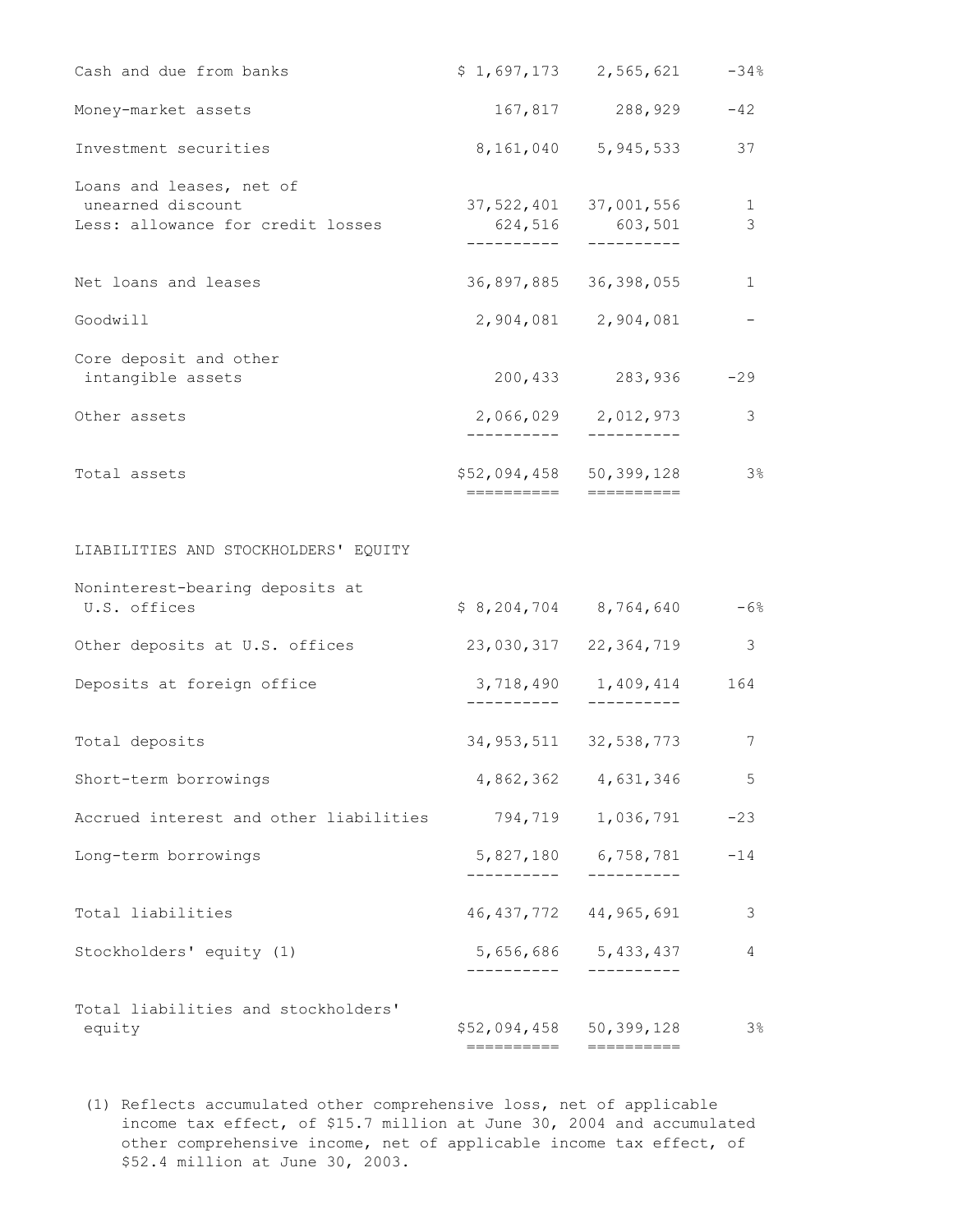## M&T BANK CORPORATION

Condensed Consolidated Average Balance Sheet and Annualized Taxable-equivalent Rates

|                                               |    |                    |              | Three months ended<br>June 30     |              |                     |
|-----------------------------------------------|----|--------------------|--------------|-----------------------------------|--------------|---------------------|
| Dollars in millions                           |    |                    |              |                                   |              | 2004 2003 Change in |
|                                               |    |                    |              | Balance Rate Balance Rate balance |              |                     |
| ASSETS                                        |    |                    |              |                                   |              |                     |
| Money-market assets                           |    |                    |              | $$76$ .74% 100 1.21% -24%         |              |                     |
| Investment securities                         |    |                    |              | 7,943 4.16 5,654 4.41             |              | 40                  |
| Loans and leases, net<br>of unearned discount |    |                    |              |                                   |              |                     |
| Commercial, financial, etc                    |    |                    |              | $9,464$ $4.30$ $9,985$ $4.34$     |              | $-5$                |
| Real estate - commercial                      |    |                    |              | 12,962 5.60 12,059 6.14           |              | $\overline{7}$      |
| Real estate - consumer                        |    |                    |              | $3,218$ 5.89 3,853 6.18 -16       |              |                     |
| Consumer                                      |    | -------            | 11,260 5.46  | 10,735 6.19<br>-------            |              | 5                   |
| Total loans and leases, net                   |    |                    | 36,904 5.26  | 36,632 5.67                       |              | $\mathbf{1}$        |
|                                               |    | -------            |              | -------                           |              |                     |
| Total earning assets                          |    |                    |              | 44,923 5.06 42,386 5.50           |              | 6                   |
| Goodwill                                      |    | 2,904              |              | 2,893                             |              |                     |
| Core deposit and other                        |    |                    |              |                                   |              |                     |
| intangible assets                             |    | 210                |              | 295                               |              | $-29$               |
| Other assets                                  |    | 3,214<br>------    |              | 3,436<br>$- - - - - -$            |              | -6                  |
| Total assets                                  |    | \$51,251<br>====== |              | 49,010<br>$= = = = = = =$         |              | $5\frac{6}{6}$      |
| LIABILITIES AND<br>STOCKHOLDERS' EQUITY       |    |                    |              |                                   |              |                     |
| Interest-bearing deposits                     |    |                    |              |                                   |              |                     |
| NOW accounts                                  | \$ | 368                | .30          | 903                               | .40          | $-59%$              |
| Savings deposits                              |    | 15,667             | .57          | 14,428                            | .79          | 9                   |
| Time deposits                                 |    | 6,842              | 2.13         | 7,489                             | 2.40         | $-9$                |
| Deposits at foreign office                    |    | 2,829<br>------    | .99          | 996<br>------                     | 1.16         | 184                 |
| Total interest-bearing                        |    |                    |              |                                   |              |                     |
| deposits                                      |    | 25,706             | 1.03         | 23,816                            | 1.30         | 8                   |
|                                               |    |                    |              |                                   |              |                     |
| Short-term borrowings<br>Long-term borrowings |    | 5,141<br>5,869     | 1.02<br>3.30 | 4,789<br>6,698                    | 1.22<br>3.22 | 7<br>$-12$          |
|                                               |    |                    |              |                                   |              |                     |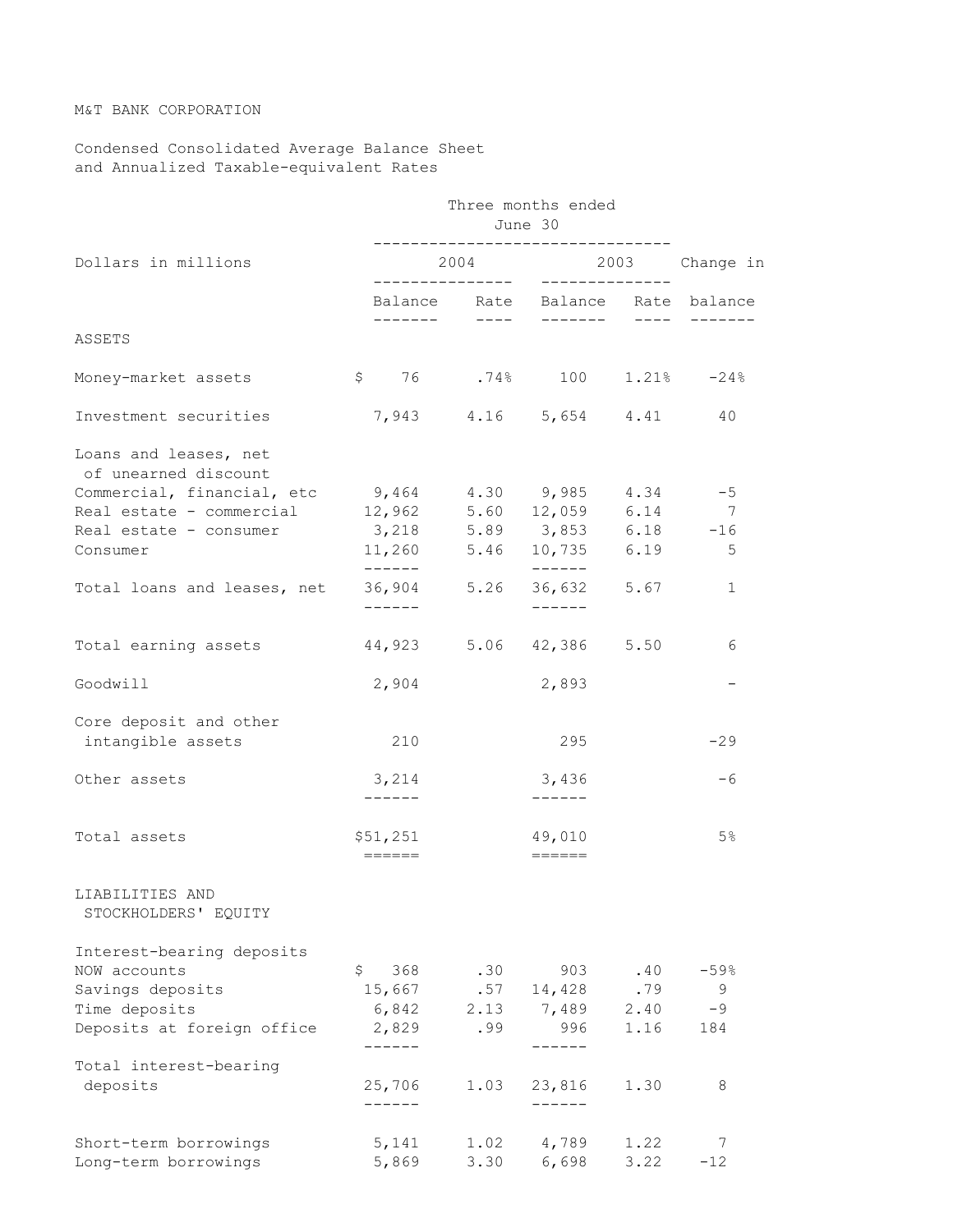|                 |                      |        |                      | 4                       |
|-----------------|----------------------|--------|----------------------|-------------------------|
| 7,996           |                      | 7,373  |                      | 8                       |
| 885             |                      | 957    |                      | $-8$                    |
| 45,597          |                      | 43,633 |                      | 5                       |
| 5,654<br>------ |                      | 5,377  |                      | 5                       |
| \$51,251        |                      | 49,010 |                      | $5\%$                   |
|                 | 3.67<br>.25<br>3.92% |        | 3.85<br>.27<br>4.12% |                         |
|                 |                      |        |                      | 36,716 1.39 35,303 1.65 |

------ ------

|                                                     |                                     | Six months ended<br>June 30          |    |
|-----------------------------------------------------|-------------------------------------|--------------------------------------|----|
| Dollars in millions                                 |                                     | 2004 2003 Change in                  |    |
|                                                     |                                     | Balance Rate Balance Rate balance    |    |
| ASSETS                                              |                                     | ________________                     |    |
| Money-market assets                                 |                                     | 81 .87% 337 1.27% -76%               |    |
| Investment securities                               |                                     | 7,729 4.13 4,652 4.80 66             |    |
| Loans and leases, net<br>of unearned discount       |                                     |                                      |    |
| Commercial, financial, etc 9,282 4.19 7,675 4.43 21 |                                     |                                      |    |
| Real estate - commercial 12,742 5.65 10,880 6.33 17 |                                     |                                      |    |
| Real estate - consumer                              | $3,151$ $5.92$ $3,519$ $6.31$ $-10$ |                                      |    |
| Consumer                                            | -------                             | 11,199 5.56 9,167 6.23 22<br>------- |    |
| Total loans and leases, net 36,374 5.29 31,241 5.86 | -------                             | $- - - - - -$                        | 16 |
| Total earning assets                                | 44,184 5.08 36,230 5.68             |                                      | 22 |
| Goodwill                                            | 2,904                               | 2,000                                | 45 |
| Core deposit and other                              |                                     |                                      |    |
| intangible assets                                   | 220                                 | 204                                  | 8  |
| Other assets                                        | 3,275                               | 2,628                                | 25 |